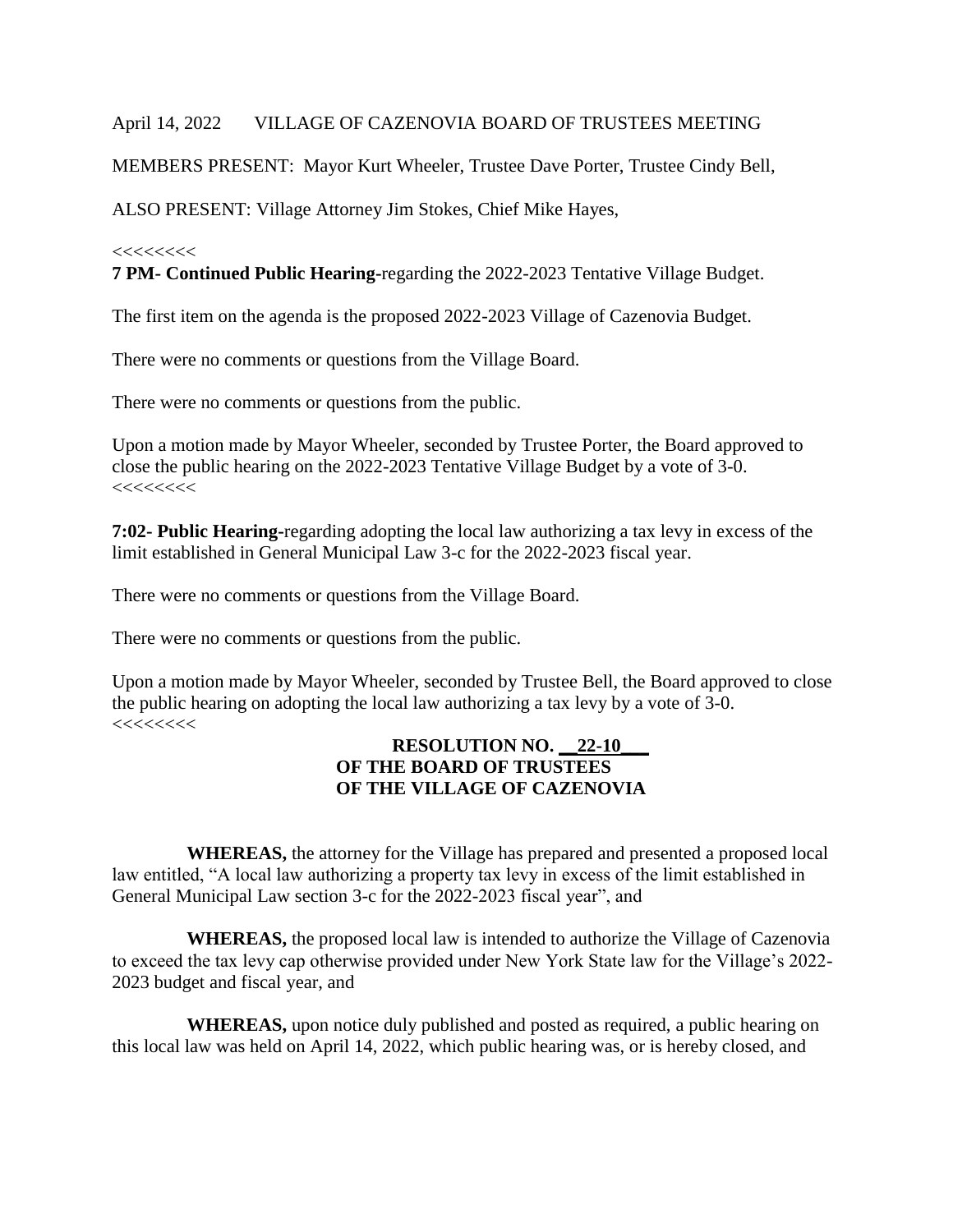**WHEREAS**, the adoption of this local law is not an action that may have an effect on the environment as defined by the implementing regulations of the New York State Environmental Quality Review Act, and is therefore not an action subject to SEQRA.

# **NOW, THEREFORE, IT IS HEREBY RESOLVED** as follows:

 After due deliberation, the Board of Trustees finds it in the best interest of the Village of Cazenovia to adopt this local law, and does hereby adopt this local law entitled, "A local law authorizing a property tax levy in excess of the limit established in General Municipal Law section 3-c for the 2022-2023 fiscal year." The Village Clerk is hereby directed to enter said Local Law in the minutes of this meeting, and to give due notice of the adoption of said Local Law to the Secretary of State.

Roll Call Vote: Mayor Wheeler: voted aye Trustee Porter: voted aye Trustee Bell: voted aye

#### <<<<<<<<

Upon a motion made by Mayor Wheeler and seconded by Trustee Porter, the Board adopted a resolution to approve the Tentative 2022-2023 Village Budget as the final 2022-2023 Village Budget without amendment.

Roll Call Vote: Mayor Wheeler: voted aye Trustee Porter: voted aye Trustee Bell: voted aye

#### $<<<<<<$

Upon a resolution made by Mayor Wheeler and seconded by Trustee Bell, the Board approved the dedicated use of the 2021 and 2022 ARPA funds for the upcoming Lakeland Park Wall restoration project by a vote of 3-0.

 $<<<<<<$ 

Chief Hayes made a request to make Officer Brooke Bodley a permanent part-time officer. Officer Bodley has been dedicated officer to the Village of Cazenovia for over a year and a half.

Upon a resolution made by Mayor Wheeler and seconded by Trustee Porter, the Board approved Officer Bodley from part time officer to a permanent part-time officer subject to the Village Attorney review and after she completes all the civil service requirements by a vote of 3-0.  $<<<<<<<<$ 

Upon a motion made by Mayor Wheeler and seconded by Trustee Porter to allow the Cazenovia Fire Department to hang a banner on the Lakeland Park Fence to recruit volunteers by a vote of 3-  $\Omega$ .

 $<<<<<<$